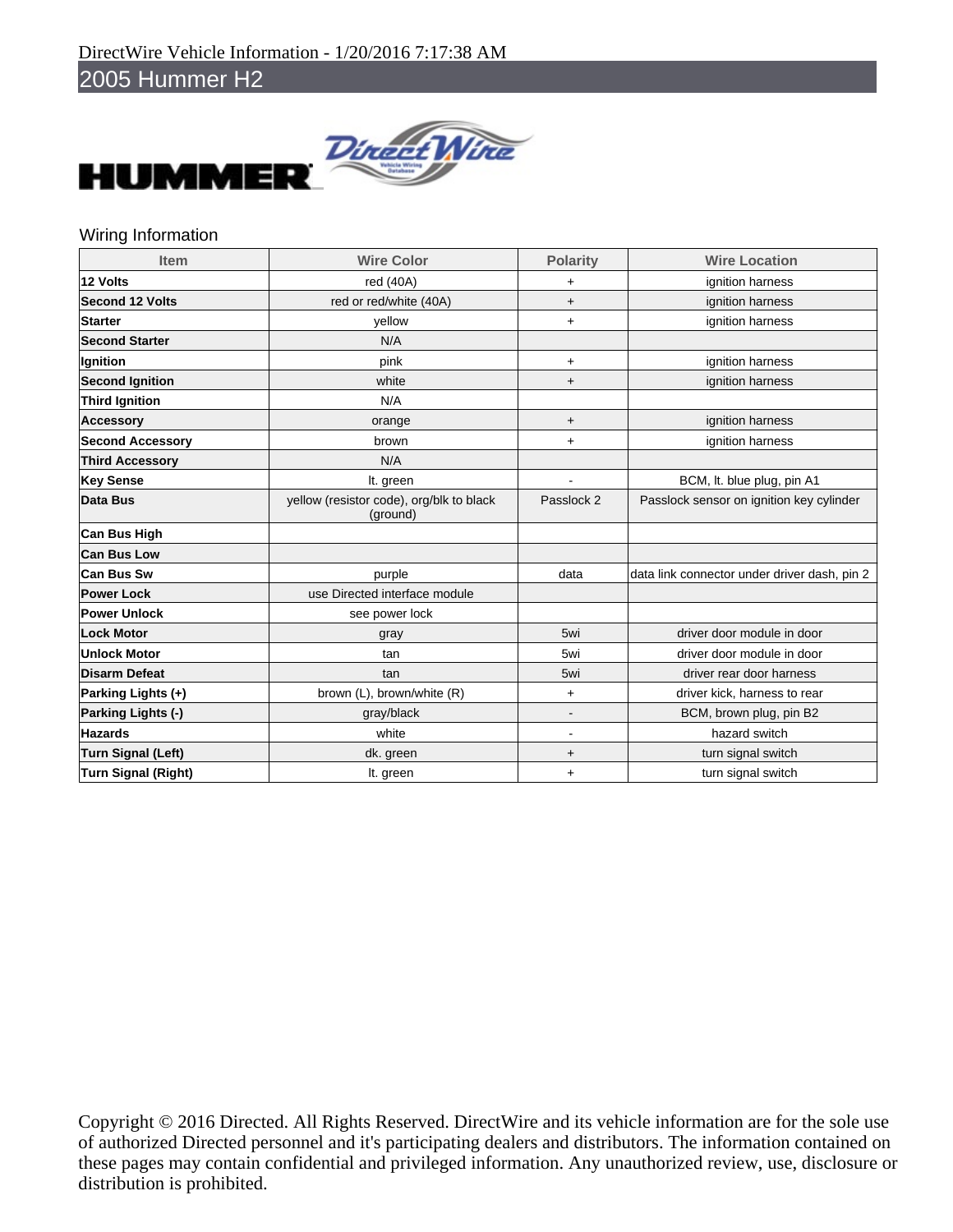Wiring Information (Continued)

| Item                            | <b>Wire Color</b>        | <b>Polarity</b> | <b>Wire Location</b>        |
|---------------------------------|--------------------------|-----------------|-----------------------------|
| Headlight                       | white                    |                 | BCM, It. blue plug, pin A12 |
| AutoLights                      |                          |                 |                             |
| <b>Reverse Light</b>            | It. green                | $\ddot{}$       | BCM, black plug, pin F      |
| Left Front Door Trigger         | see notes                | $\blacksquare$  | see notes                   |
| <b>Right Front Door Trigger</b> |                          |                 |                             |
| Left Rear Door Trigger          |                          |                 |                             |
| <b>Right Rear Door Trigger</b>  |                          |                 |                             |
| Dome Supervision                | gray/black               | $\ddot{}$       | BCM, black plug, pin E      |
| Trunk/Hatch Pin                 | pink/black               | $\blacksquare$  | BCM, purple plug, pin A1    |
| Rear Glass Pin                  |                          |                 |                             |
| <b>Hood Pin</b>                 | N/A                      |                 |                             |
| <b>Trunk Hatch/Release</b>      | N/A                      |                 |                             |
| <b>Trunk Release Motor</b>      |                          |                 |                             |
| <b>Fuel Door Release</b>        |                          |                 |                             |
| Power Sliding Door (Left)       | N/A                      |                 |                             |
| Power Sliding Door (Right)      |                          |                 |                             |
| <b>Factory Alarm Arm</b>        | arms on lock             |                 |                             |
| <b>Factory Alarm Disarm</b>     | It. green                | ٠               | driver door module in door  |
| Disarm No Unlock                | see factory alarm disarm |                 |                             |
| <b>Trunk Alarm Shunt</b>        |                          |                 |                             |
| Tachometer                      | white                    | ac              | PCM, green plug, pin 10     |
| <b>Wait to Start</b>            | N/A                      |                 |                             |
| <b>Neutral Safety</b>           |                          |                 |                             |
| <b>Clutch Pedal</b>             |                          |                 |                             |
| <b>Fuel Pump</b>                |                          |                 |                             |
| <b>Rear Defroster</b>           |                          |                 |                             |
| <b>Mirror Defroster</b>         |                          |                 |                             |
| <b>Left Front Heated Seat</b>   |                          |                 |                             |
| <b>Right Front Heated Seat</b>  |                          |                 |                             |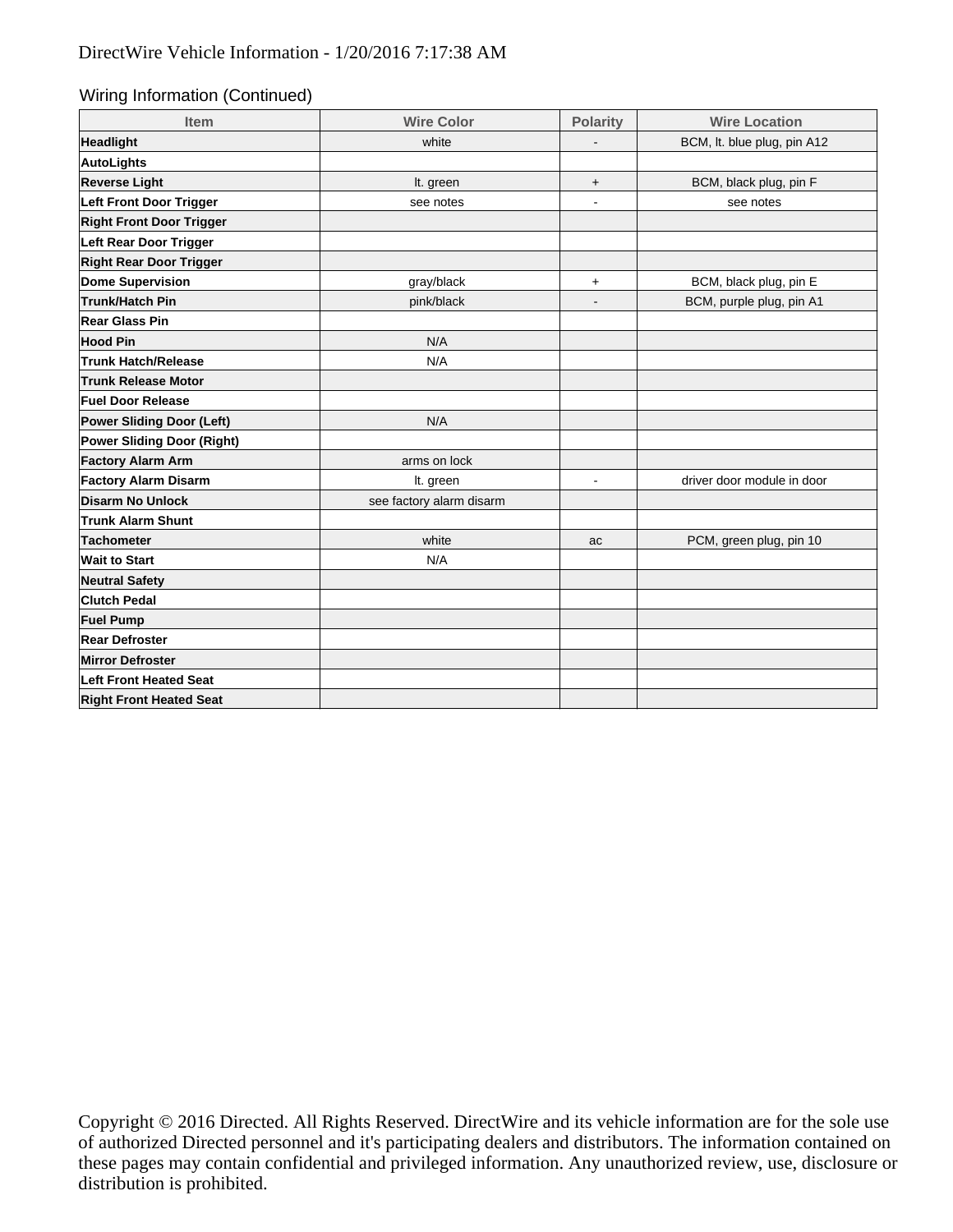#### Wiring Information (Continued)

| <b>Item</b>                         | <b>Wire Color</b>            | <b>Polarity</b>                  | <b>Wire Location</b>             |  |
|-------------------------------------|------------------------------|----------------------------------|----------------------------------|--|
| <b>Speed Sense</b>                  | dk. green/white              |                                  | PCM, green plug, pin 50          |  |
| <b>Brake Wire</b>                   | white                        | $\begin{array}{c} + \end{array}$ | brake pedal switch               |  |
| <b>Parking Brake</b>                | It. blue                     | $\overline{a}$                   | BCM, It. blue plug, pin A7       |  |
| <b>Horn Trigger</b>                 | black/yellow to black        | $\overline{\phantom{a}}$         | switch or BCM, gray plug, pin B9 |  |
| Wipers                              | pink (L), dk. blue/white (H) | $\blacksquare$                   | windshield wiper switch          |  |
| Left Front Window (Up/Down)         | dk. blue - brown             | C                                | LF window switch in door         |  |
| <b>Right Front Window (Up/Down)</b> | dk. blue - brown             | $\mathsf C$                      | RF window switch in door         |  |
| Left Rear Window (Up/Down)          | dk. blue - brown             | C                                | LR window switch in door         |  |
| <b>Right Rear Window (Up/Down)</b>  | dk. blue - brown             | C                                | RR window switch in door         |  |
| Sun Roof (Open/Close)               | motor part of module         |                                  |                                  |  |
| Sun Roof (Limit/Close)              | N/A                          |                                  |                                  |  |
| <b>Memory Seat 1</b>                | red                          | $+$                              | driver door module in door       |  |
| <b>Memory Seat 2</b>                | pink                         | $+$                              | driver door module in door       |  |
| <b>Memory Seat 3</b>                | N/A                          |                                  |                                  |  |
| Radio 12V                           | orange                       | $\ddot{}$                        | radio harness                    |  |
| <b>Radio Ground</b>                 | black/white                  | $\overline{\phantom{a}}$         | radio harness                    |  |
| <b>Radio Ignition</b>               | (Class 2 Serial Data)        |                                  |                                  |  |
| <b>Radio Illumination</b>           | N/A                          |                                  |                                  |  |
| <b>Factory Amp Turn-on</b>          | pink (some models)           | $+$                              | radio harness                    |  |
| <b>Power Antenna</b>                | gray (some models)           | $\begin{array}{c} + \end{array}$ | radio harness                    |  |
| Left Front Speaker (+/-)            | tan - gray                   | $+,-$                            | amp under center console         |  |
| Right Front Speaker (+/-)           | It. green - dk. green        | $+,-$                            | amp under center console         |  |
| Left Rear Speaker (+/-)             | brown - yellow               | $+,-$                            | amp under center console         |  |
| Right Rear Speaker (+/-)            | dk. blue - It. blue          | $+,-$                            | amp under center console         |  |
| Center Channel (+/-)                |                              |                                  |                                  |  |
| Subwoofer (+/-)                     |                              |                                  |                                  |  |
| Aux. Audio Input Left (+/-)         |                              |                                  |                                  |  |
| Aux. Audio Input Right (+/-)        |                              |                                  |                                  |  |
| RSE Video (+/-)                     |                              |                                  |                                  |  |
| RSE Audio Left (+/-)                |                              |                                  |                                  |  |
| RSE Audio Right (+/-)               |                              |                                  |                                  |  |
| <b>Satellite Radio 12 Volts</b>     |                              |                                  |                                  |  |
| <b>Satellite Radio Ground</b>       |                              |                                  |                                  |  |
| <b>Satellite Radio Ignition</b>     |                              |                                  |                                  |  |
| Satellite Radio Antenna             |                              |                                  |                                  |  |
| Satellite Audio Left (+/-)          |                              |                                  |                                  |  |
| Satellite Audio Right (+/-)         |                              |                                  |                                  |  |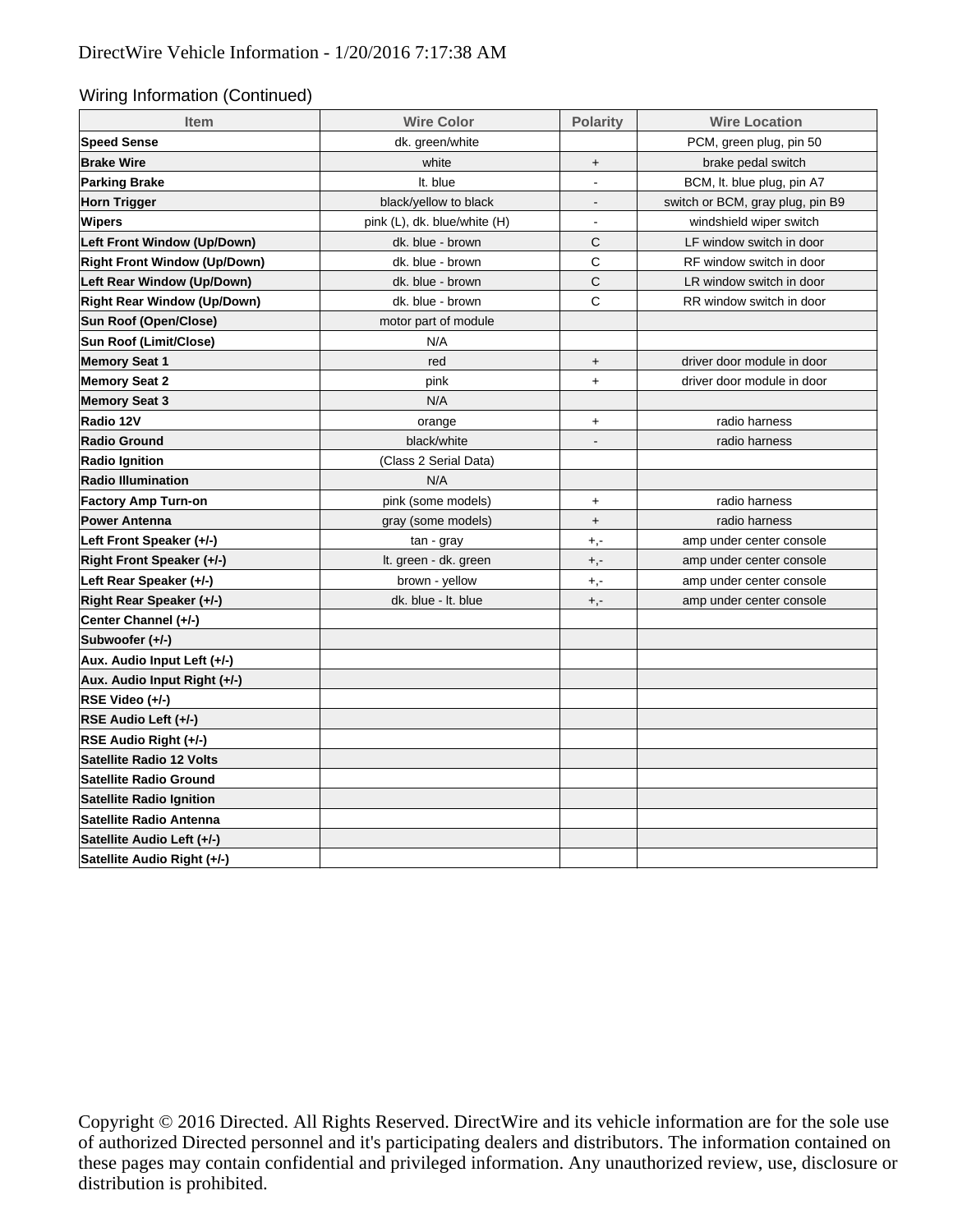# DirectWire Vehicle Information - 1/20/2016 7:17:38 AM

#### What Fits

| <b>Item</b>                  | <b>Size</b> | <b>Depth</b> | Location |
|------------------------------|-------------|--------------|----------|
| <b>Headunit</b>              |             |              |          |
| Left Front Speaker           |             |              |          |
| Left Front Tweeter           |             |              |          |
| <b>Right Front Speaker</b>   |             |              |          |
| <b>Right Front Tweeter</b>   |             |              |          |
| Left Rear Speaker            |             |              |          |
| <b>Left Rear Tweeter</b>     |             |              |          |
| <b>Right Rear Speaker</b>    |             |              |          |
| <b>Right Rear Tweeter</b>    |             |              |          |
| <b>Center Channel</b>        |             |              |          |
| Subwoofer                    |             |              |          |
| <b>Left Front Headrest</b>   |             |              |          |
| <b>Right Front Headrest</b>  |             |              |          |
| Left Right Headrest          |             |              |          |
| <b>Right Rear Headrest</b>   |             |              |          |
| <b>Satellite Radio Tuner</b> |             |              |          |